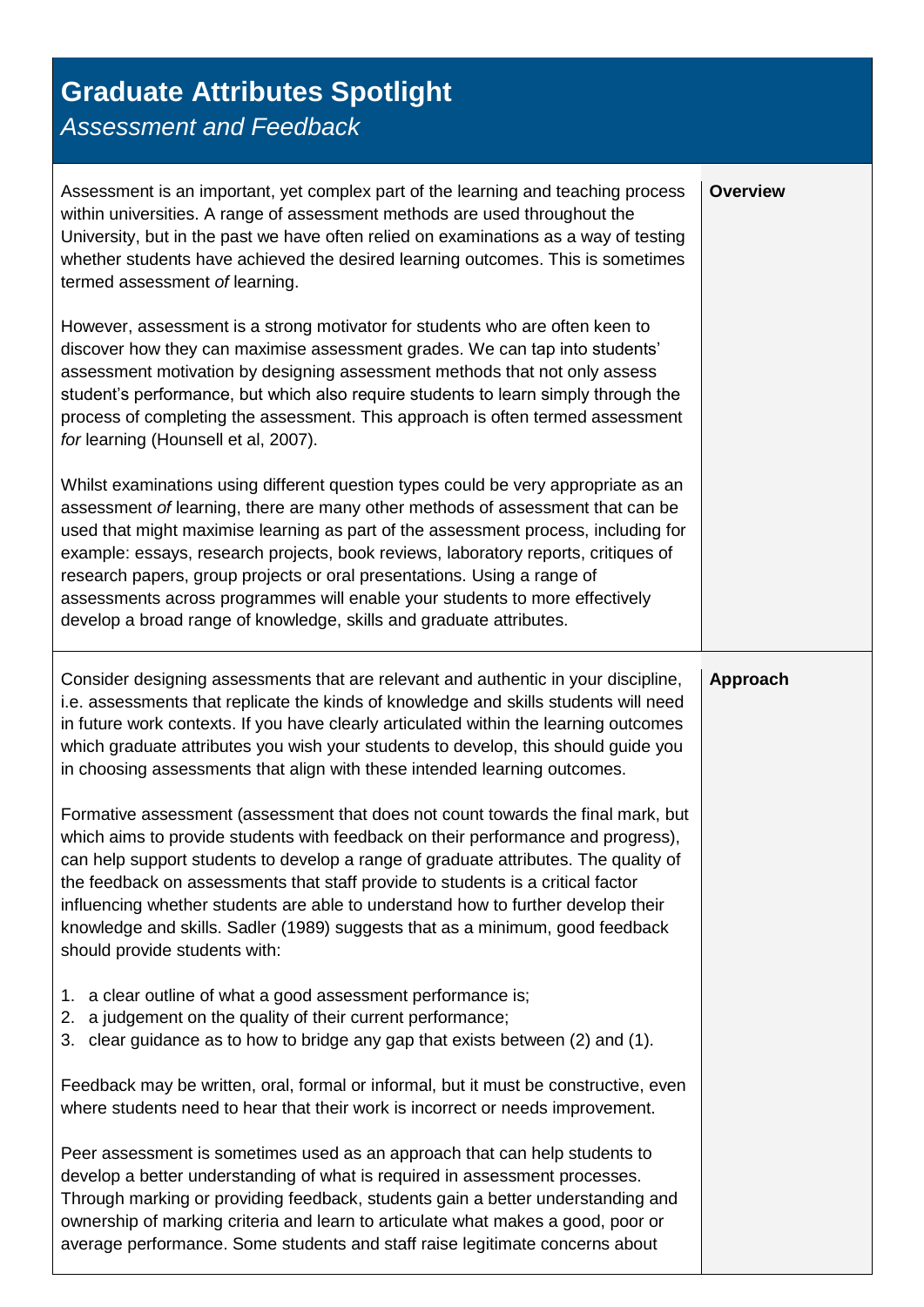peer assessment related to reliability, favouritism and contribution to final grades. This explains why often peer assessment is used for formative assessment.

Self assessment is another useful way for students to take greater responsibility for their own learning, develop self-regulation skills and reflect more deeply on their learning (Nicol & MacFarlane-Dick, 2006). Asking students to complete a selfassessment of their own work and to submit this along with their assignment can be a useful way to highlight similarities and differences between the student and tutor feedback. This fosters students' insight into their own performance, and therefore providing an opportunity for staff and students to discuss potential areas, skills and attributes that could be improved and ideas for how improvements could be made. Peer assessment can help develop skills for self assessment and vice versa.

In designing assessments and providing feedback:

- 1. Use a range of assessment methods in order to give students the opportunity to develop different types of knowledge, skills and attributes
- 2. Provide students with Sadler's 3 key elements of feedback whenever they receive feedback;
- 3. Try to relate your feedback and suggestions for how students can improve their work to the process of developing their graduate attributes within your programme and the broader discipline.
- 4. Build in formative assessment opportunities for students to develop their knowledge and skills and receive feedback on their progress
- 5. Consider where you can build in peer and/or self assessment into your courses. Use this as an opportunity to discuss assessment expectations, marking criteria and development of graduate attributes with your students.

For example, to support students to become effective communicators and experienced collaborators, you might:

- Set up a group briefing session at the start of any assessed student group work, setting out some of the advantages and disadvantages of group work and some ground rules prior to work starting. Be clear whether you are assessing the team working processes within the groups
- Set up a group debriefing session after group work takes place so that students can discuss and learn from their experiences
- Design a group work project which involves the tutor setting up the groups so students gain experience of working in a group with people who they might not normally choose to work with. Ensure that some of the marking criteria relate to how the group has worked together.
- Ensure that individual and group assessments require different types of communication skills to be demonstrated. Ensure that marking criteria reflect any marks you are giving to students related to sophisticated levels of argument, defence of any particular conceptual position being taken, or eloquent synthesis of material.